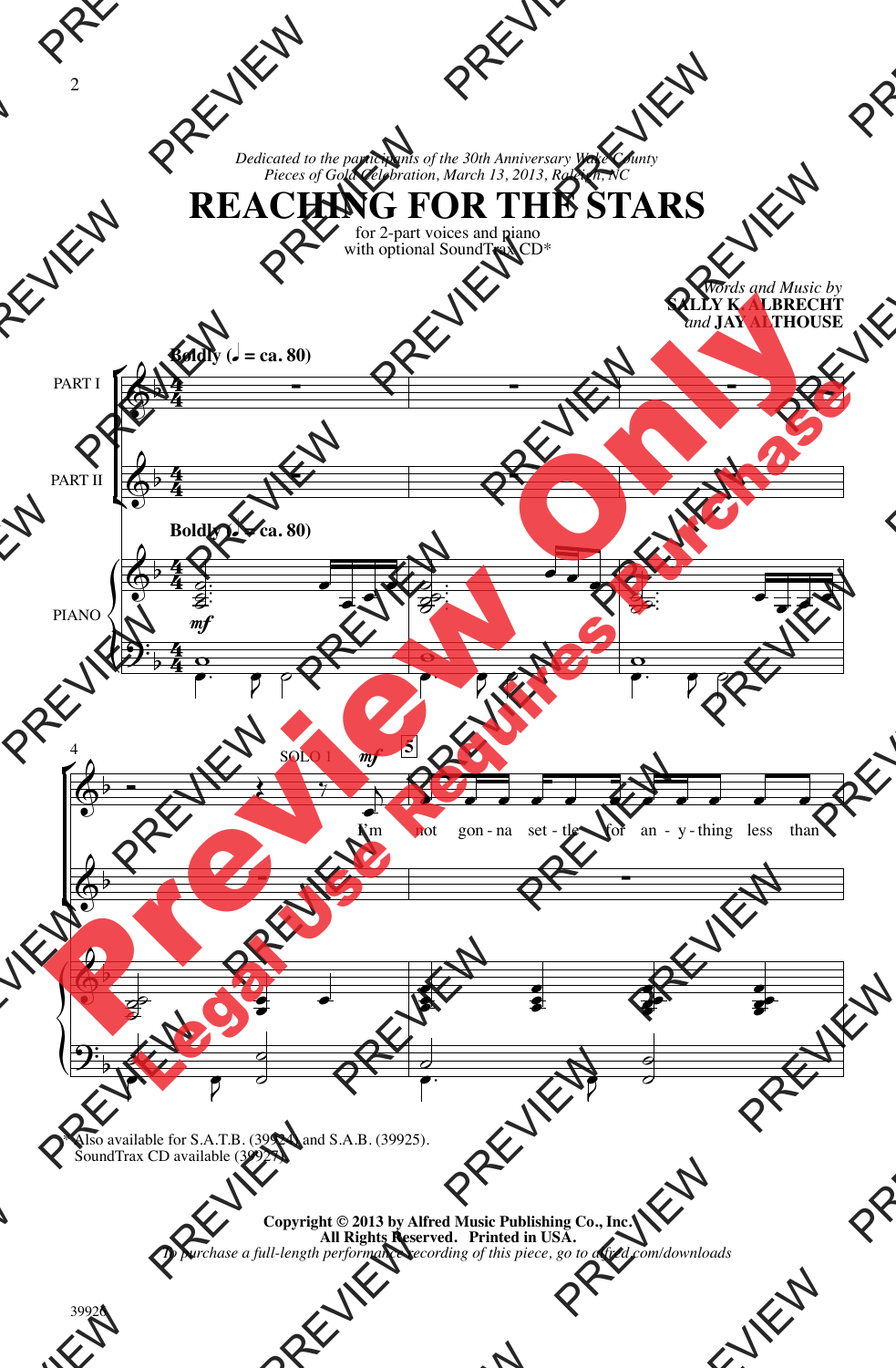

 $\mathfrak{Z}$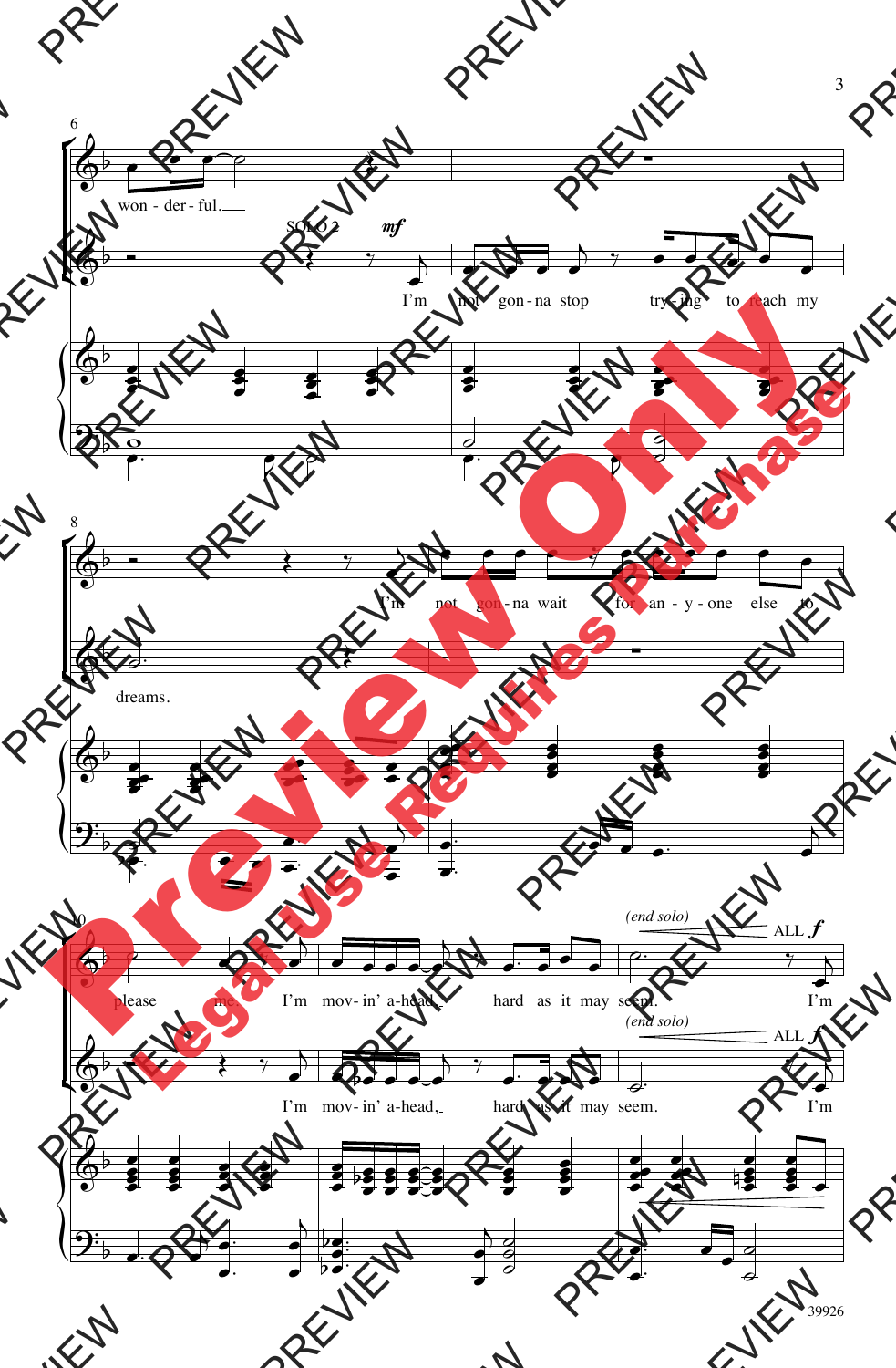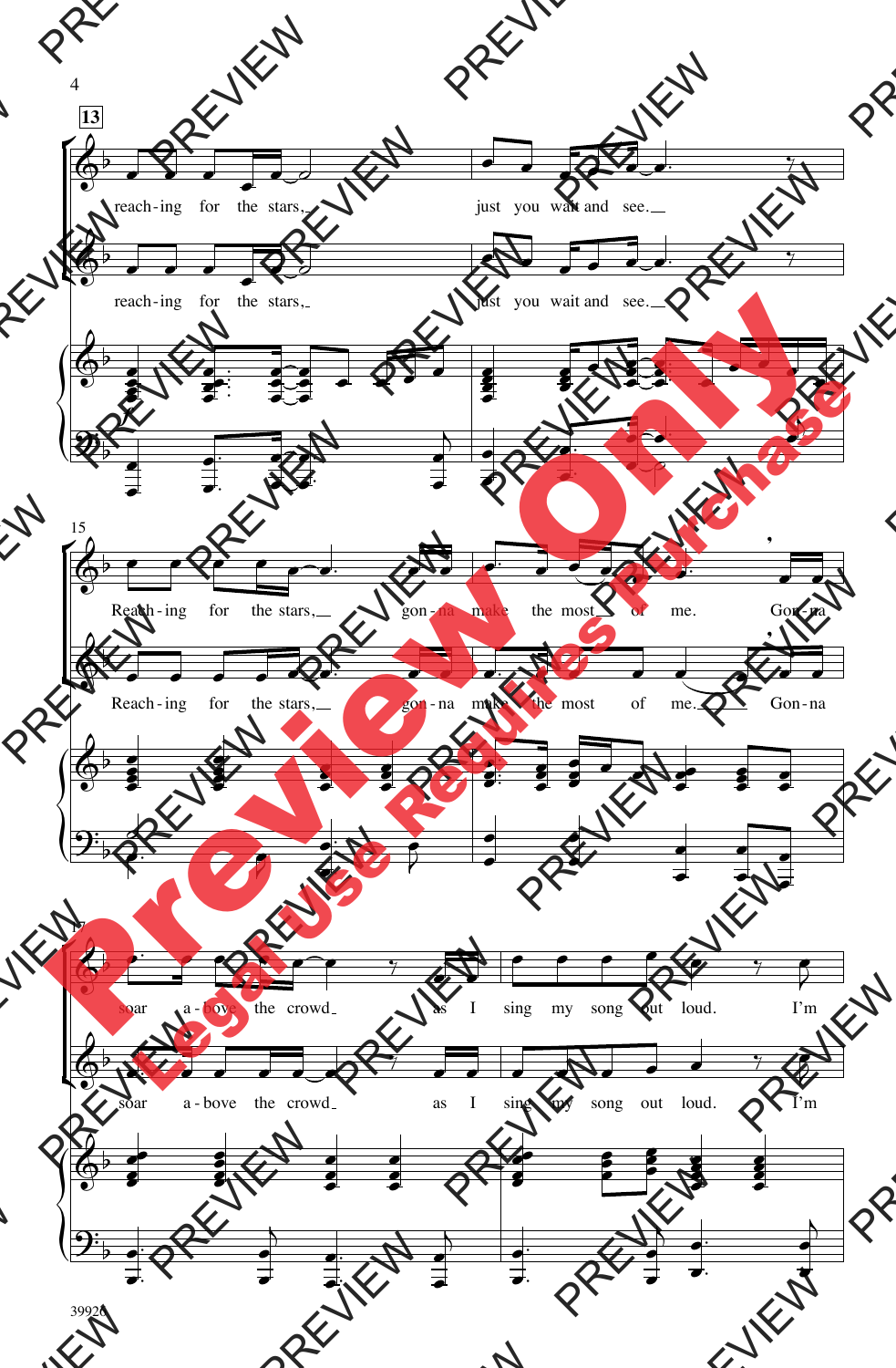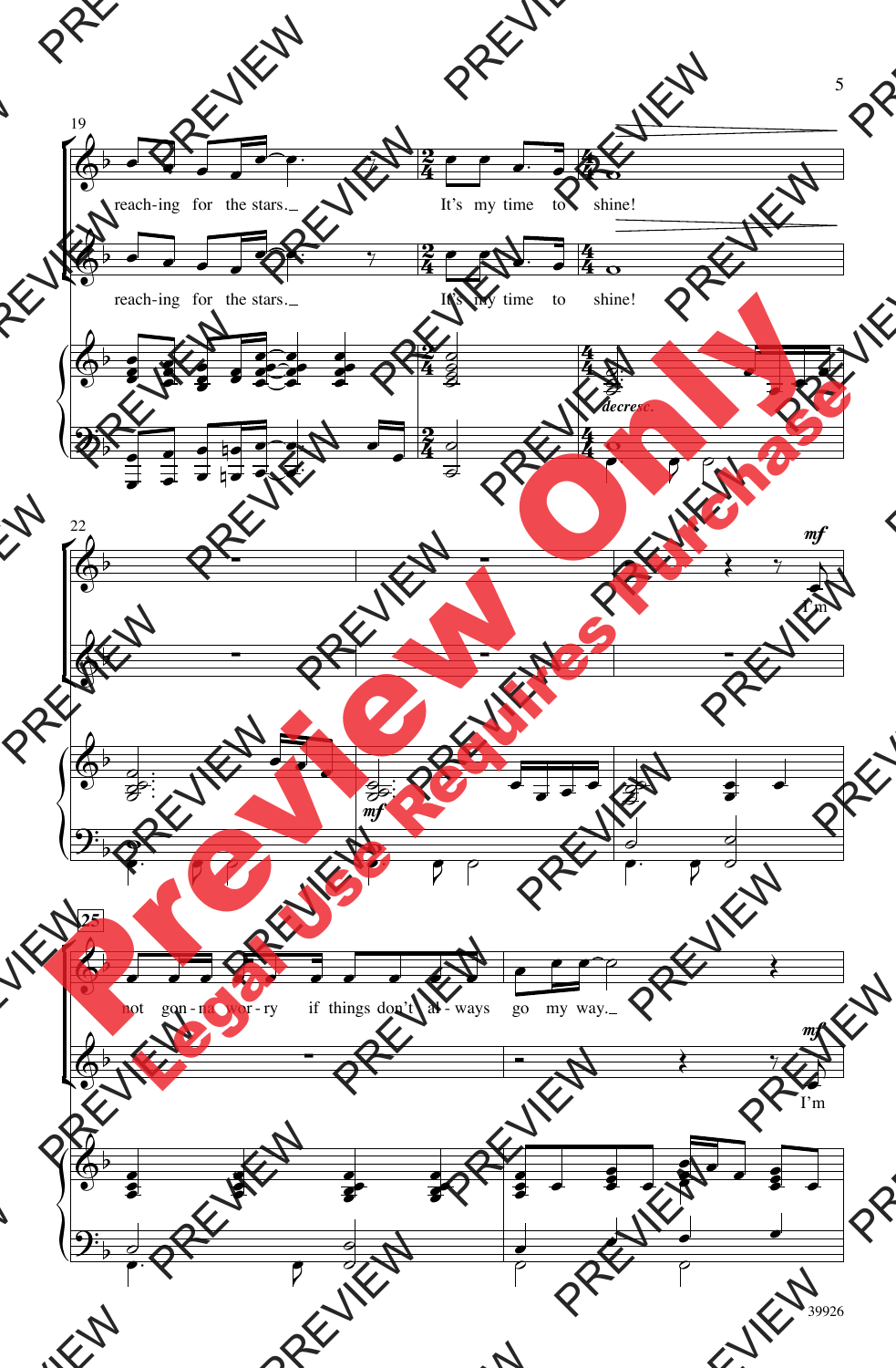

6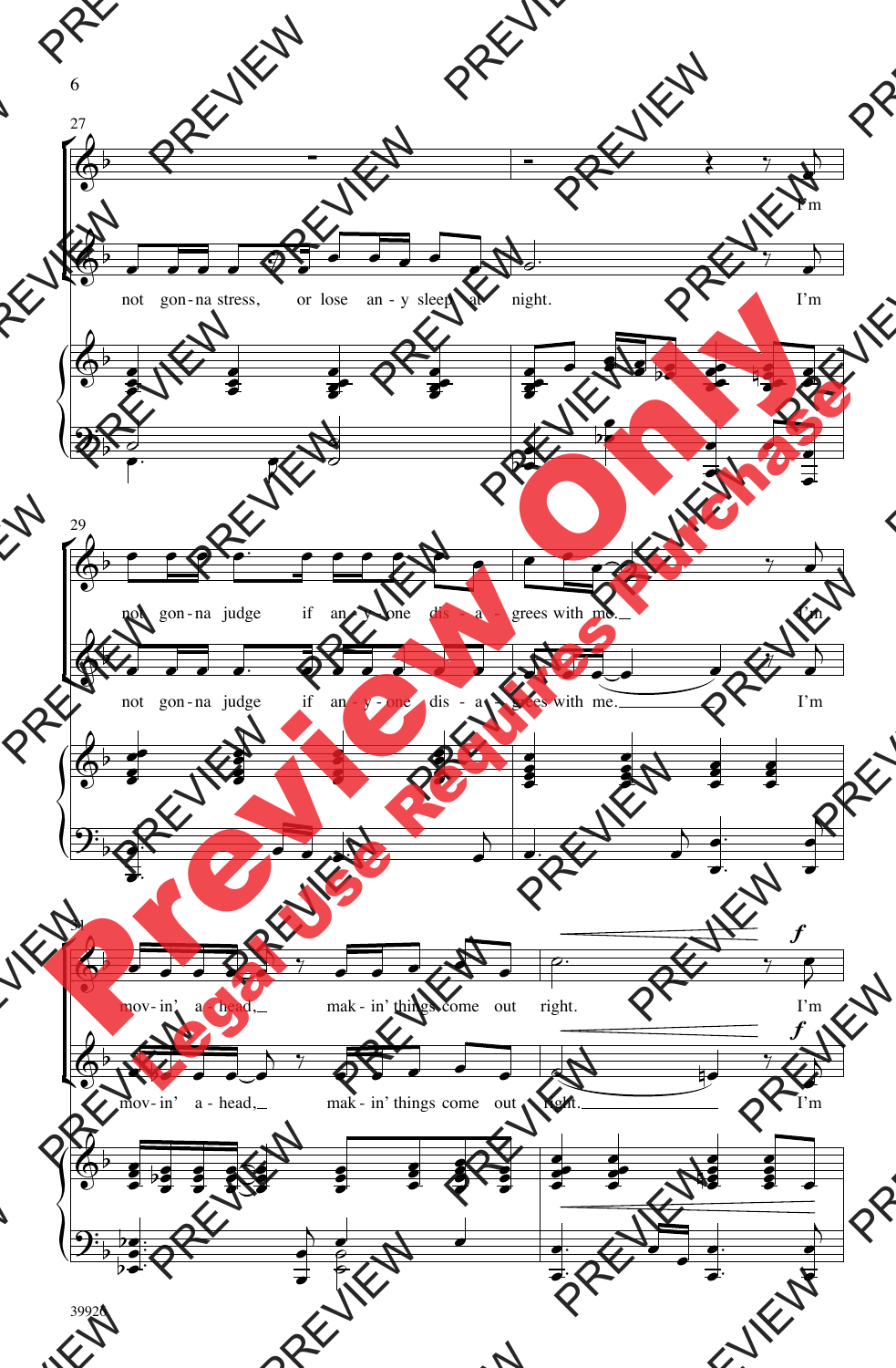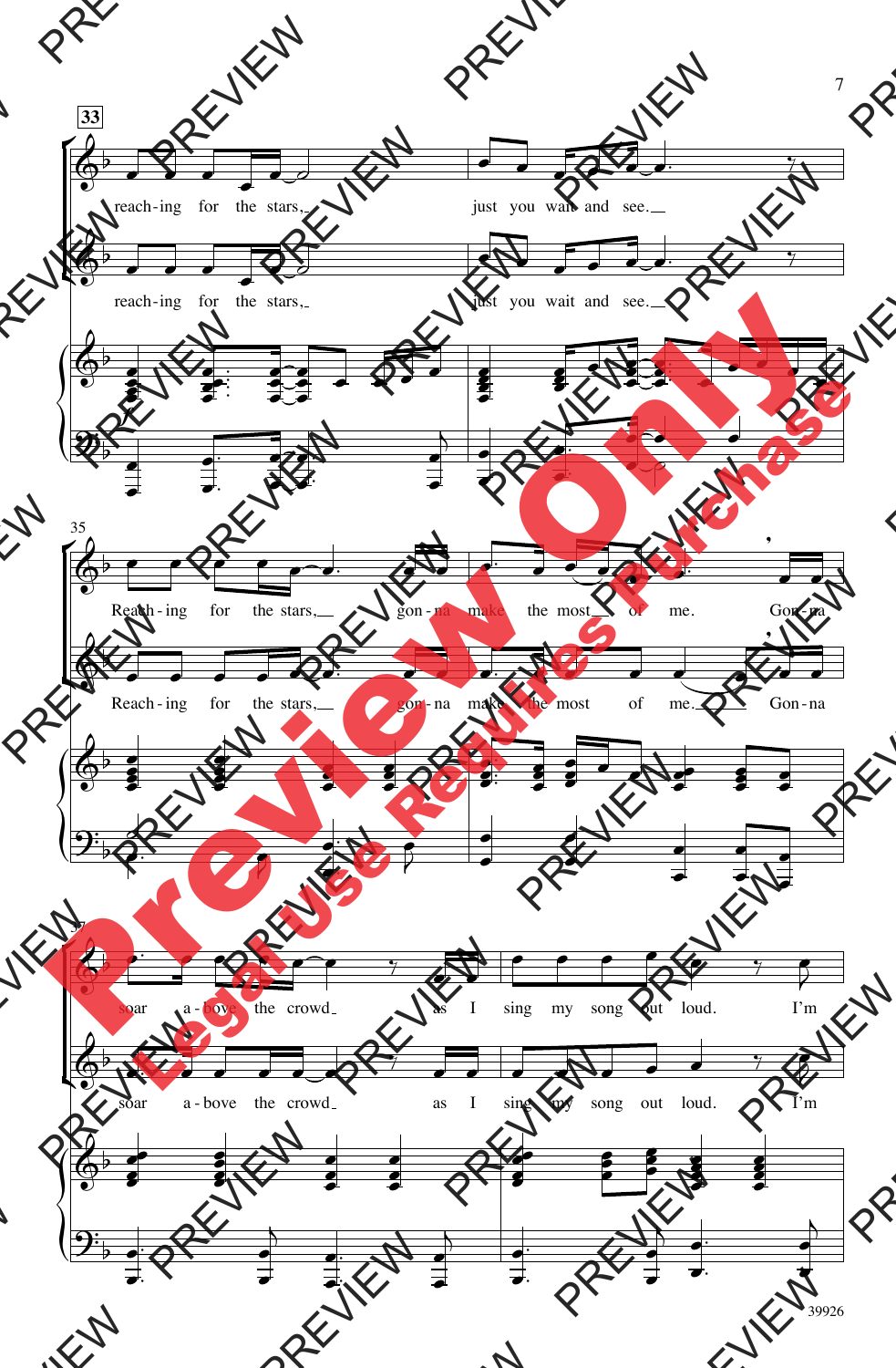

 $8\phantom{1}$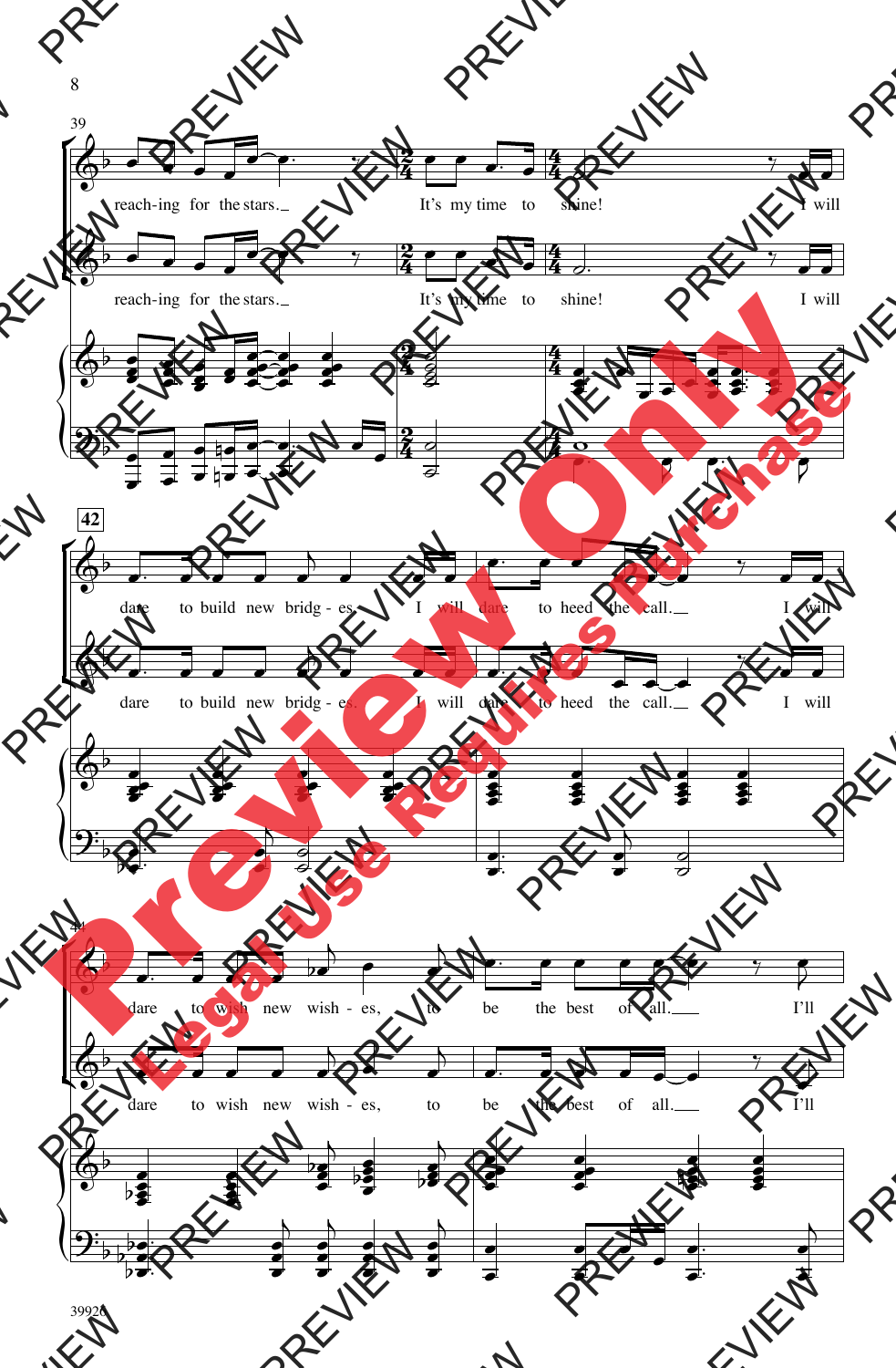

 $\boldsymbol{9}$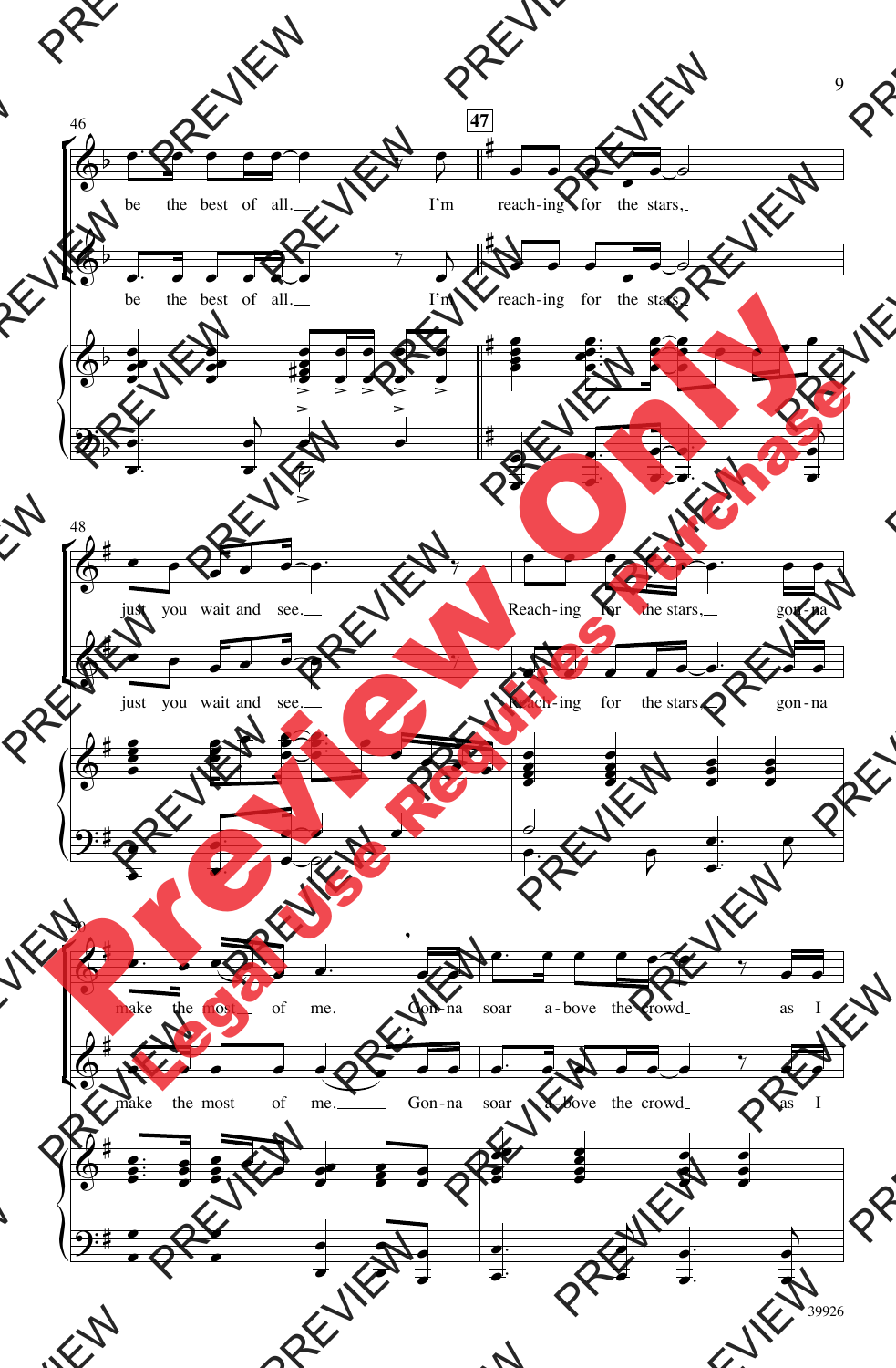

10